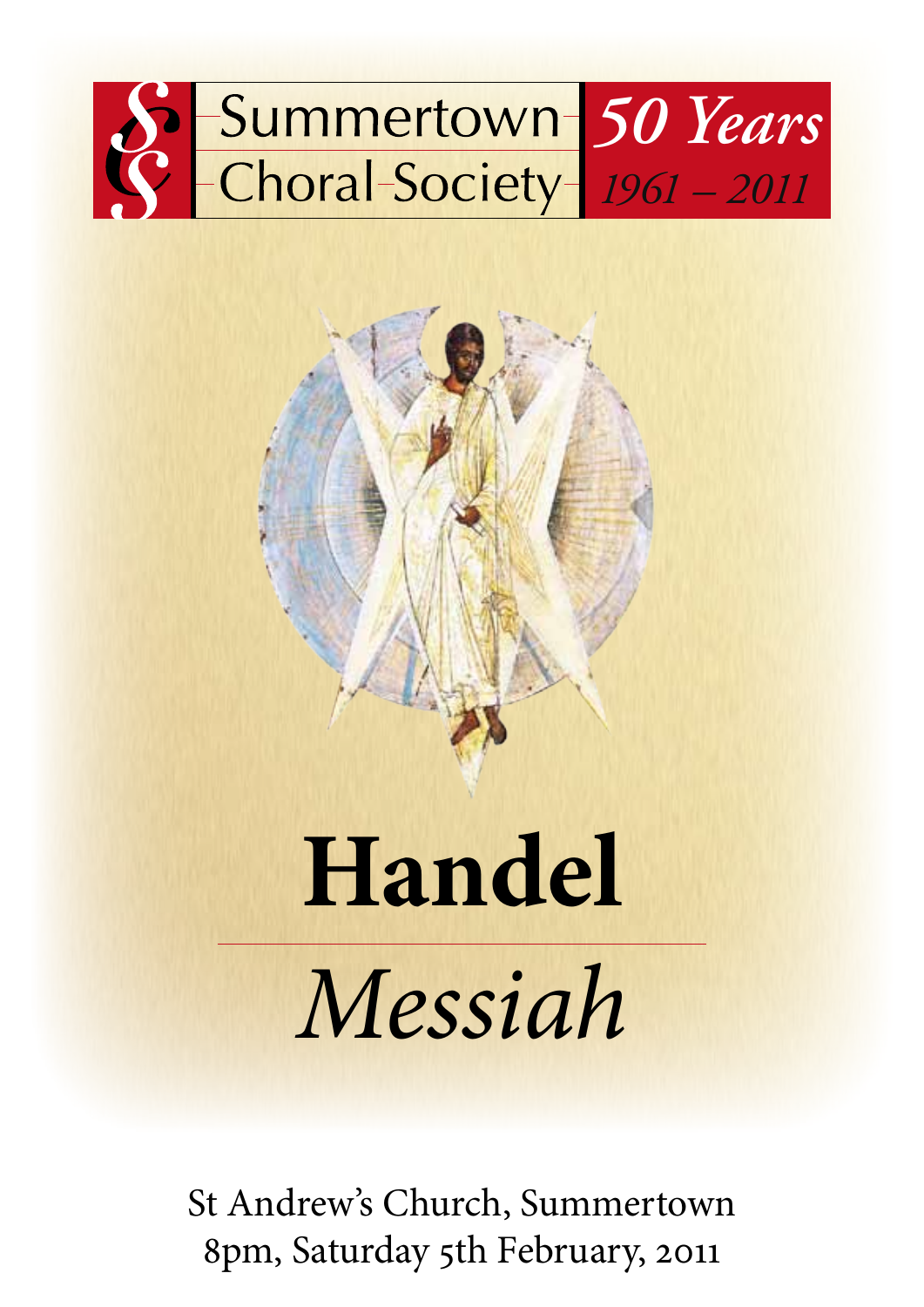*Messiah A Sacred Oratorio*

Music by G. F. Handel, 1742 Word compiled from Holy Scripture by Charles Jennens

#### **Part I** *The Annunciation*

Sinfonia (Overture) *Comfort ye my people* (tenor recit.) *Ev'ry valley shall be exalted* (tenor solo) *And the glory, the glory of the Lord* (chorus) *Thus saith the Lord* (bass recit.) *But who may abide* (countertenor solo) *And he shall purify* (chorus) *Behold, a virgin shall conceive* (countertenor recit.) *O thou that tellest* (countertenor solo and chorus) *For behold, darkness shall come over the earth* (bass recit.) *The people that walked in darkness* (bass solo) *For unto us a child is born* (chorus) Pifa ('Pastoral Symphony') *There were shepherds* (soprano recit.) *And lo, the angel of the Lord came upon them* (soprano recit.) *And the angel said unto them* (soprano recit.) *And suddenly there was with the angel* (soprano recit.) *Glory to God in the highest* (chorus) *Rejoice greatly, O daughter of Zion* (soprano solo) *Then shall the eyes of the blind* (countertenor recit.) *And he shall feed his flock* (countertenor and soprano solo) *His yoke is easy* (chorus)

— interval —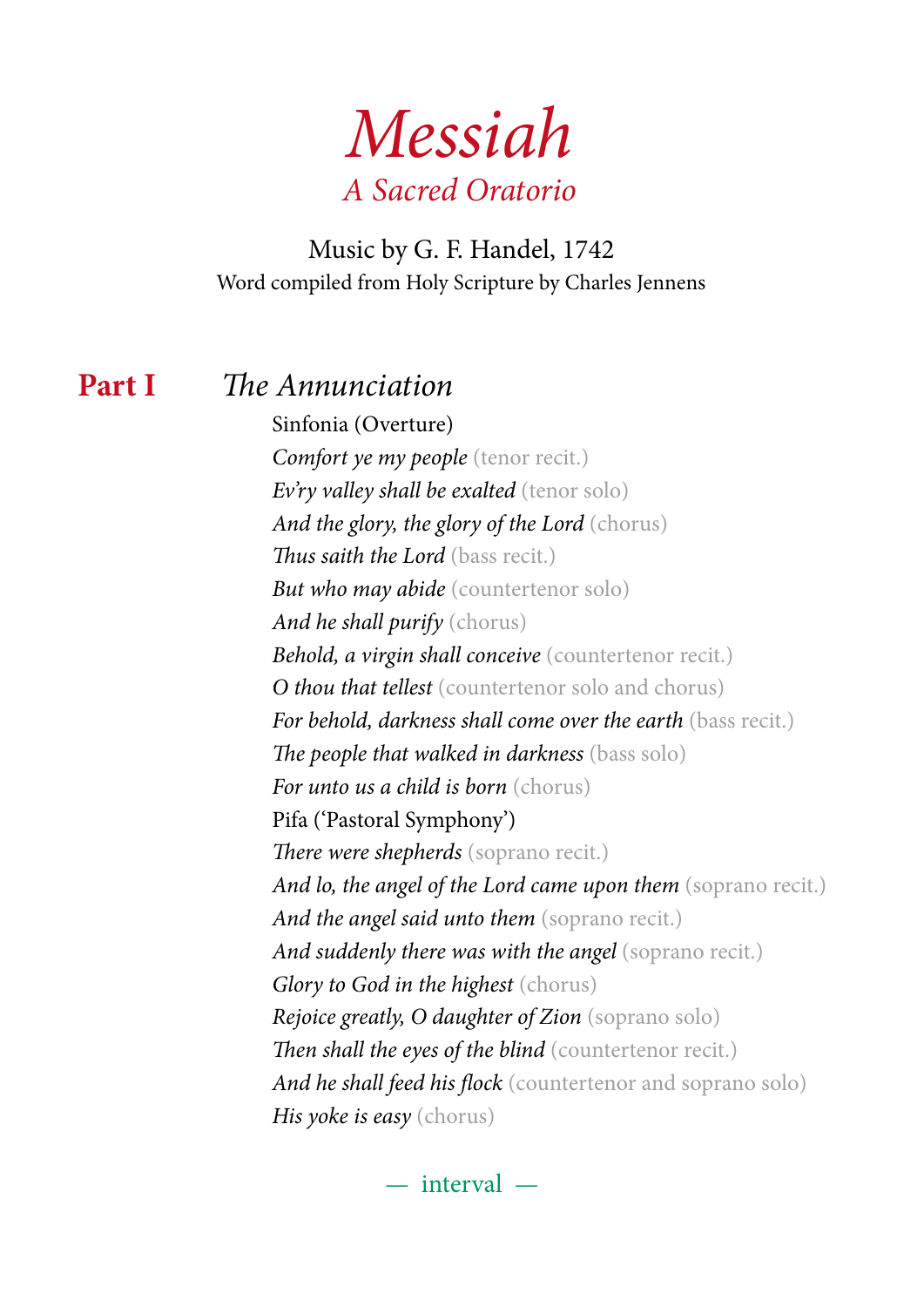#### **Part II** *The Passion*

*Behold the Lamb of God* (chorus) *He was despised* (countertenor solo) *Surely he hath borne our grieves* (chorus) *And with his stripes we are healed* (chorus) *All we like sheep* (chorus) *All they that see him* (tenor recit.) *He trusted in God* (chorus) *Thy rebuke hath broken His heart* (tenor recit.) *Behold, and see if there is any sorrow* (tenor solo) *He was cut off out of the land* (tenor recit.) *But thou didst not leave* (tenor solo) *Lift up your heads* (chorus) *Unto which of the angels* (tenor recit.) *Let all the angels of God worship Him* (chorus) *Thou art gone up on high* (soprano solo) *The Lord gave the word* (chorus) *Why do the nations* (bass solo) *Let us break their bonds asunder* (chorus) *He that dwelleth in heaven* (tenor recit.) *Thou shalt break them* (tenor solo) *Hallelujah* (chorus)

#### **Part III** *The Aftermath*

*I know that my Redeemer liveth* (soprano solo) *Since by man came death* (chorus) *Behold, I tell you a mystery* (bass recit.) *The trumpet shall sound* (bass solo) *If God be for us* (soprano solo) *Worthy is the lamb that was slain* (chorus)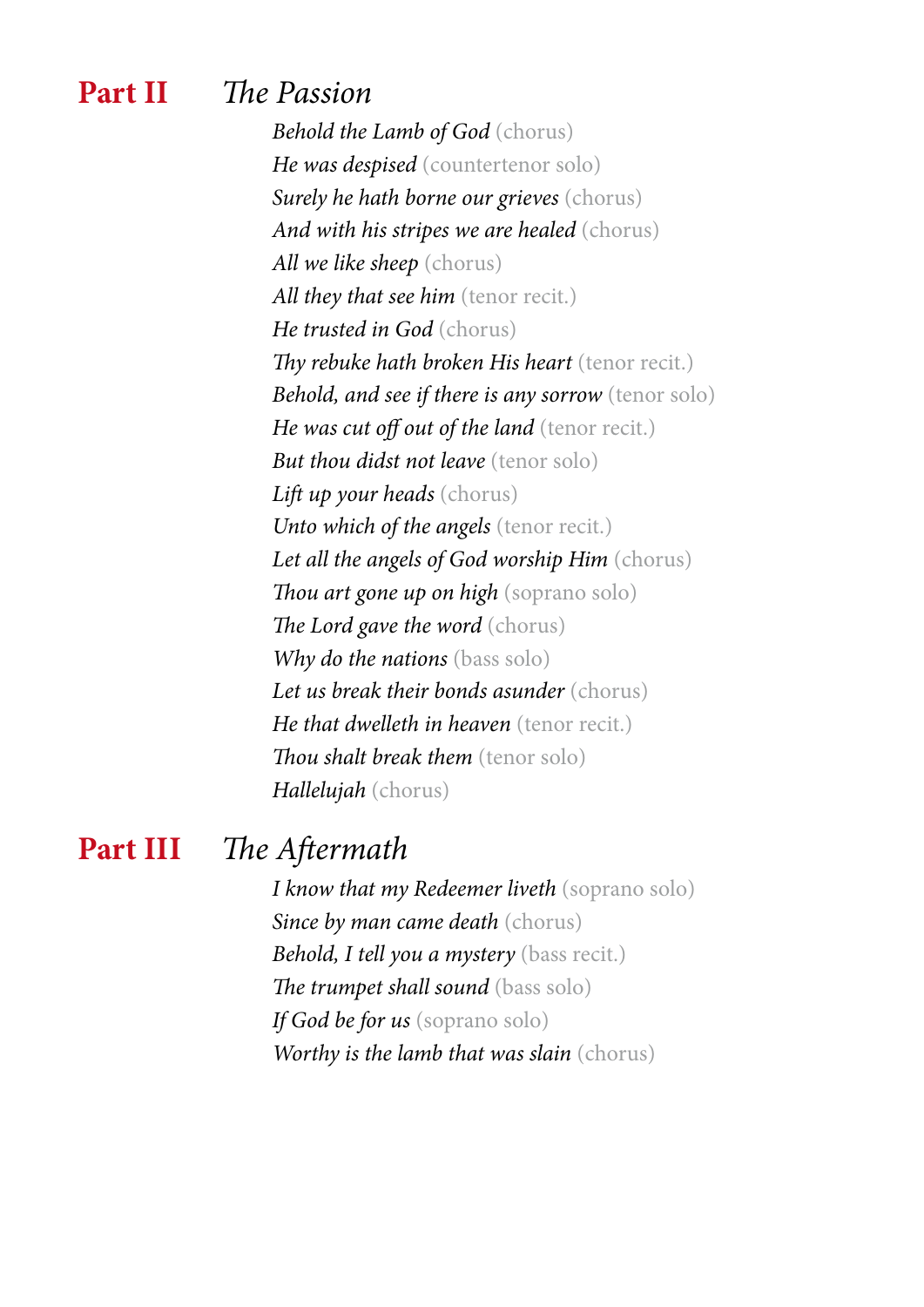## Summertown Choral Society *founded 1961*

Registered Charity 900317

### Duncan Saunderson*, conductor*

Carys Lane, *soprano* Stephen Burrows, *countertenor* Ben Alden, *tenor* George Coltart, *bass*

*with the*

### Summertown Players *on period instruments, led by* Caroline Balding

**Summertown Choral Society** was founded in 1961. New members are always welcome to this friendly and well-established choir. There is no audition and we offer trial membership. Singing is a natural way of relaxing: there are proven health benefits and it's fun! Rehearsals for our new term start on Thursday 17 February at 7.15p.m. at the United Reform Church in Summertown. More information, including details of social activities, choir holiday and past repertoire can be found at www.summertownchoral.org.uk, from our brochure 'Singing in Oxford' or by contacting the membership secretary on membership@summertownchoral.org.uk

Conductor: Duncan Saunderson — Accompanist: Julian Littlewood

See the back page for details of our next concert.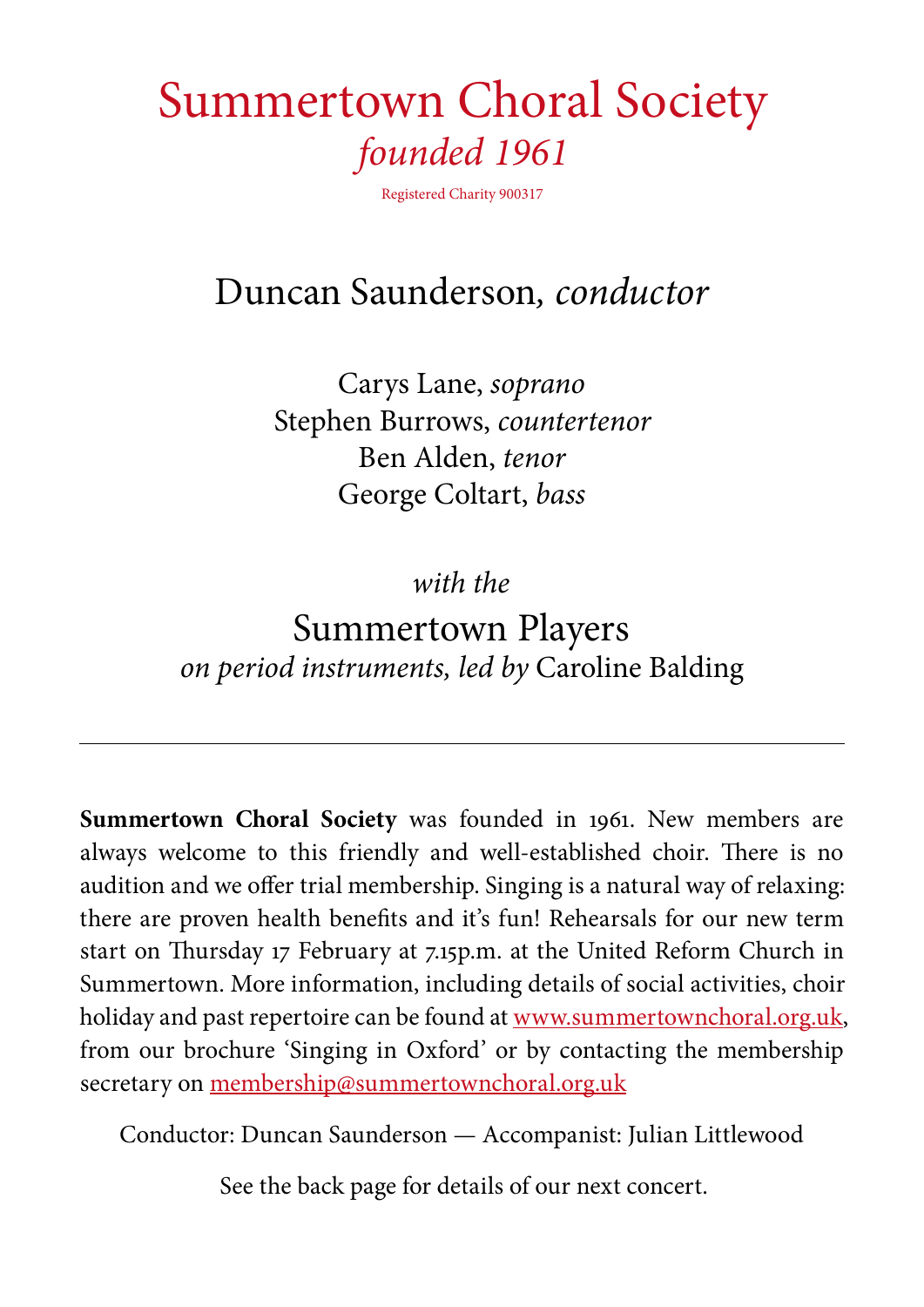# The Soloists

### Carys Lane*, soprano*

Carys Lane is a versatile soprano combining a career of solo and consort singing which embraces music from Hildegard of Bingen to the present day.

On the concert platform, Carys has performed for such conductors as Sir Roger Norrington, Ivan Fischer, Harry Christophers.

Her work with Paul McCreesh has included Handel's *Solomon*, Carissimi's *Jepthe*, Buxtehude's *Membra Jesu Nostri*, performances throughout Europe of Purcell's *Fairy Queen*, *King Arthur* and *Dido and Aeneas*, Monteverdi's *Combatimento di Tancredi e Clorinda* in Venice, and two appearances at the Proms in Handel's *Dixit Dominus* and Monteverdi's *Lamento della Ninfa*.

She has appeared for The Opera Group, creating the role of 'Crow' in Edward Dudley Hughes' opera, *The Birds* at the Buxton Festival. Following her performance, she was invited to return to Buxton to play Melisse in Gluck's *Armide*. Other opera roles include Lady Rich (*Glorianna*) and Euridice (*Orpheo*), both for Richard Hickox, and Elvira (*Don Giovanni*) and Fiordiligi (*Così fan Tutti)*. She was part of the celebrated production, *The Full Monteverdi*, directed by John la Bouchardiere, a DVD of which was released to critical acclaim.

As a solo artist, Carys has recorded the Mozart *Requiem* for Warner Classics, Purcell and Vivaldi for Naxos, and Vaughan Williams for Chandos. She recorded the role of First Witch in Purcell's *Dido and Aeneas* for the Orchestra of the Age of Enlightenment for Chandos and has made over 90 discs with ensembles such as The Tallis Scholars, The Gabrieli Consort, The Clerks and The Cardinall's Musick who this year won Gramophone's disc of the year.

#### Stephen Burrows*, countertenor*

Stephen Burrows studied Music at Bristol University where he was both University Organ Scholar and a Choral Scholar in the Cathedral Choir. He studies singing with Nicholas Clapton.

Stephen currently combines his freelance singing with a Lay Clerkship at Westminster Cathedral. He has worked with Tenebrae, The Gabrieli Consort,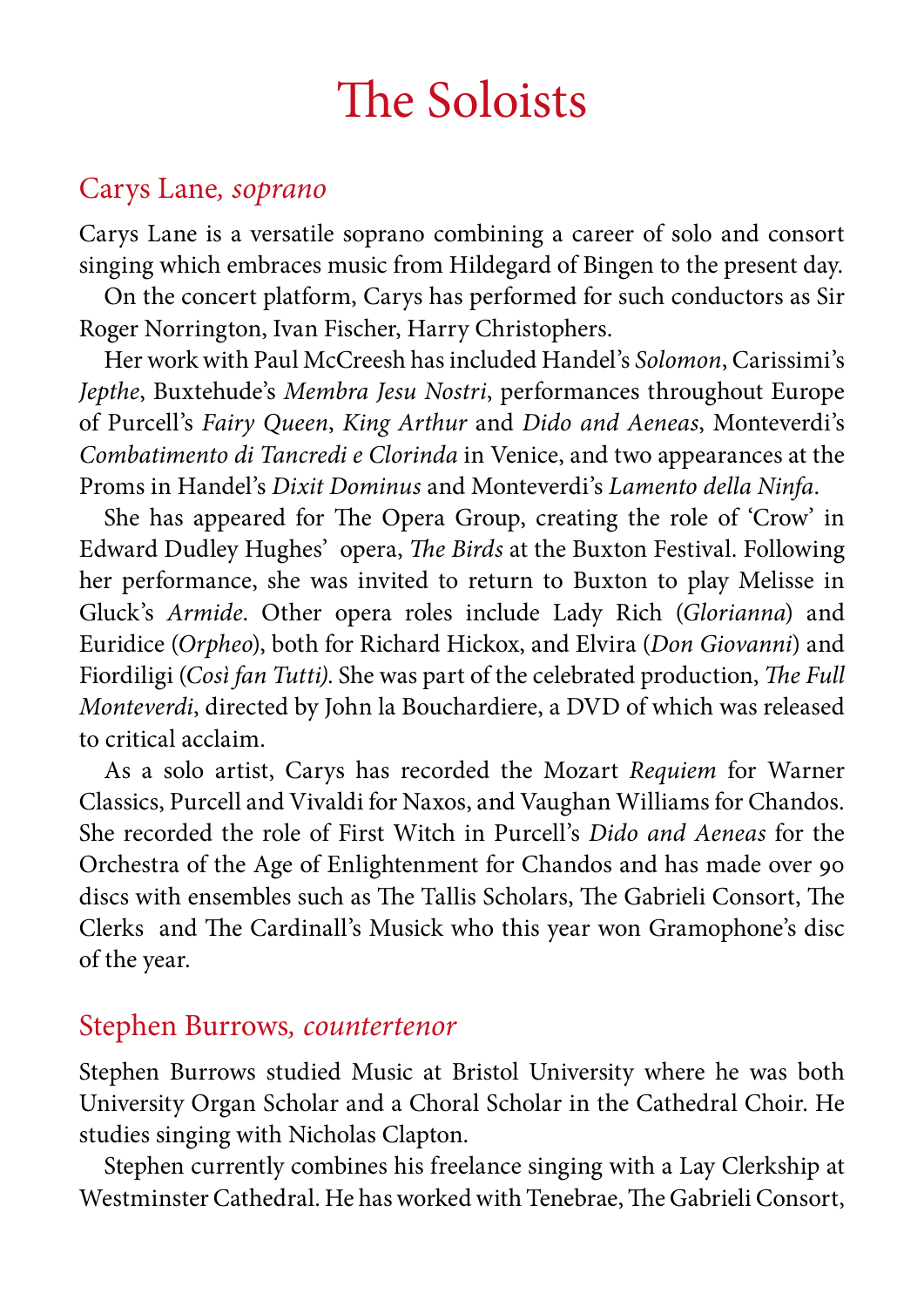The New London Consort and The London Handel Singers amongst others. In addition he is a member of the male-voice consorts Quintessential Voices, Opus Anglicanum and Oxford Liedertafel. He performs frequently on CD and in television and radio broadcasts. Engagements have taken him throughout the UK, Europe and the USA. He recently appeared at The Royal Opera House, Covent Garden in *Dido and Aeneas* and *Acis and Galatea*.

As a soloist Stephen has given a wide variety of performances. Recent appearances include Vivaldi's *Gloria* in Windsor Festival, Bach's *Magnificat* in Lincoln Cathedral and Bach's *B minor mass* in Southwark Cathedral.

### Ben Alden*, tenor*

Ben studied Modern Languages at Durham University before embarking on postgraduate vocal studies as an ABRSM scholar at the RSAMD in Glasgow. He studied under Peter Alexander Wilson and also worked with Malcolm Martineau, Ann Murray and the late Philip Langridge.

Ben enjoys a varied career as a soloist, encompassing repertoire from the Renaissance to contemporary. Recent performances have ranged from Monteverdi's *Vespers* (1610) with the Choir of King's College, Cambridge in the UK, France and Amsterdam, to Giles Swayne's *Stabat Mater* with the Dmitri Ensemble (recorded in October this year for Naxos). Future engagements include Bach's *St Matthew Passion* in Dunblane Cathedral and Monteverdi's *Vespers* (1610) with the Oxford Bach Choir.

#### George Coltart*, bass*

George is in his final year, studying medicine at New College, where he was a choral scholar in its international renowned choir. He has performed leading roles in many operas within Oxford including *Le nozze di Figaro*, *Die Fledermaus*, *Così fan tutte*, *Albert Herring* and *Gianni Schicchi*, and has also sung bass solos in many oratorios by composers including Handel, J.S. Bach, Brahms, Rossini, and Haydn. George will be singing in a recording of the works of François Couperin with New College in March, and will be singing the role of Adonis in John Blow's *Venus and Adonis* this May with Oxford Opera Society.

George is studying with Paul Farrington.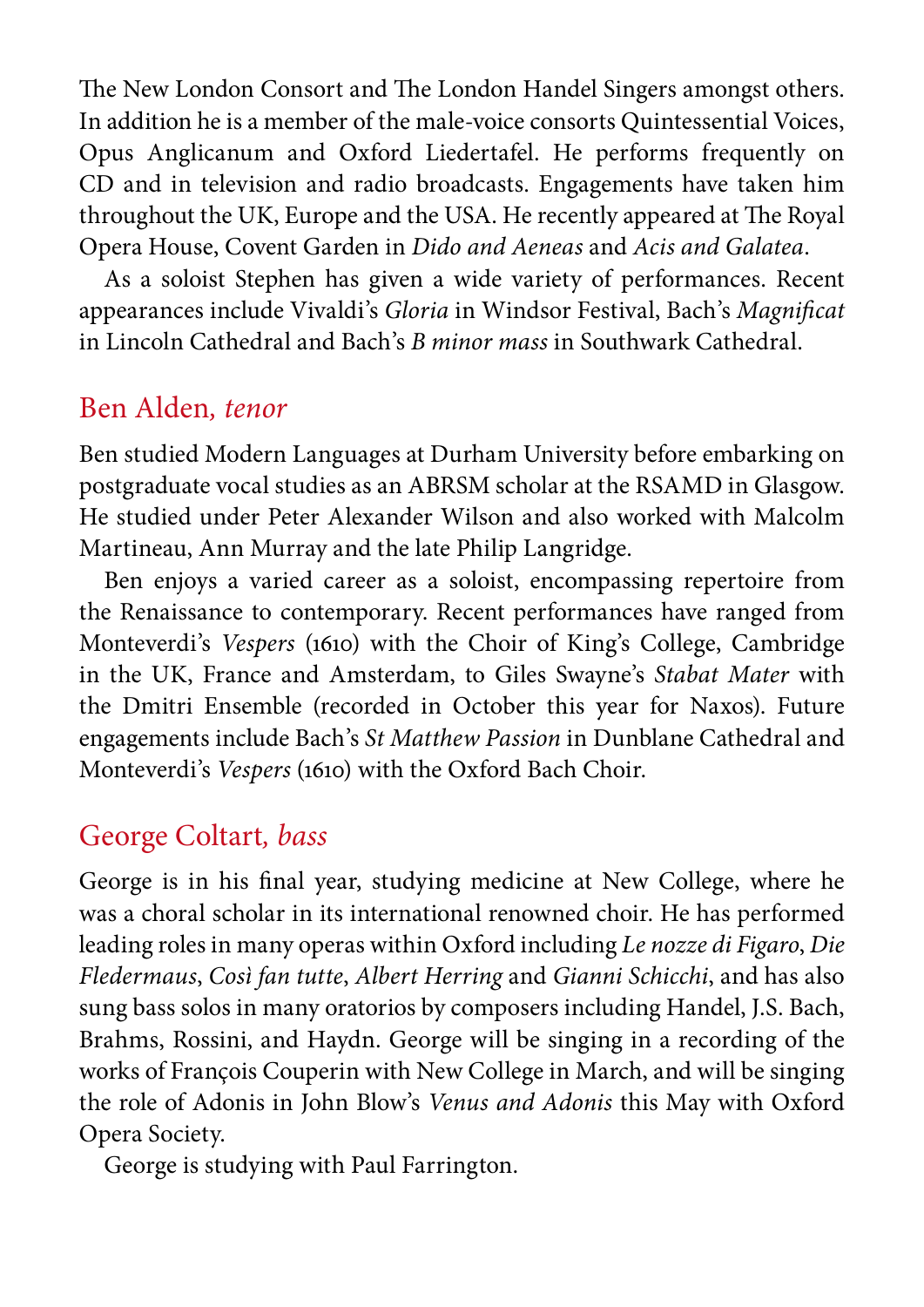# **Handel and English Oratorio**

George Frideric Handel was born at Halle near Leipzig in 1685. From an early age his main interest was music and, despite his father's intention that he study law, it was not long before he became a proficient performer at the keyboard and began studying harmony and composition. In 1702 he was appointed organist at Halle Cathedral and in 1703 he joined the orchestra of the Hamburg opera, coming under the influence of the Italian style of music whose popularity had been spreading steadily through northern Europe during the  $17<sup>th</sup>$  century; in 1706 he moved to Italy where he built himself a considerable reputation as a composer of Italian *opera seria*.

In 1710 Handel was appointed to the post of *Kapellmeister* at the court of the Elector of Hanover, who in 1714 was to become King George I of England. In 1712 he moved to London and with patronage in high places soon established himself on the musical scene as a popular composer of sacred and secular music, especially for state occasions. In 1720 he accepted a commission from the newly founded Royal Academy of Music for 'a constant supply of operas by Handel to be performed under his direction'. But musical fashion began to tire of Italian opera and, with the demise of the Royal Academy in 1729 and after several artistic and financial failures of his own, aggravated by illhealth, he turned to oratorio.

Handel wrote more than 40 operas and the influence of Italian *opera seria* can be seen in the structure of his oratorios. *Opera seria* featured solo arias separated by short 'scene-changing' recitative and a few short numbers for chorus. In his oratorios Handel kept the solo recitative and arias, but gave much more prominence to the chorus both in the length of their numbers and in the dramatic quality of the choral writing. At the same time the new oratorios were no longer staged as theatrical productions with costumes, scenery and action, but were performed in concert, not least during Lent when the staging of operas was forbidden. They soon established their popularity in the Lent oratorio season, and before his death in 1759 Handel wrote some 20 of them celebrating the lives of heroes in classical mythology and the Old Testament.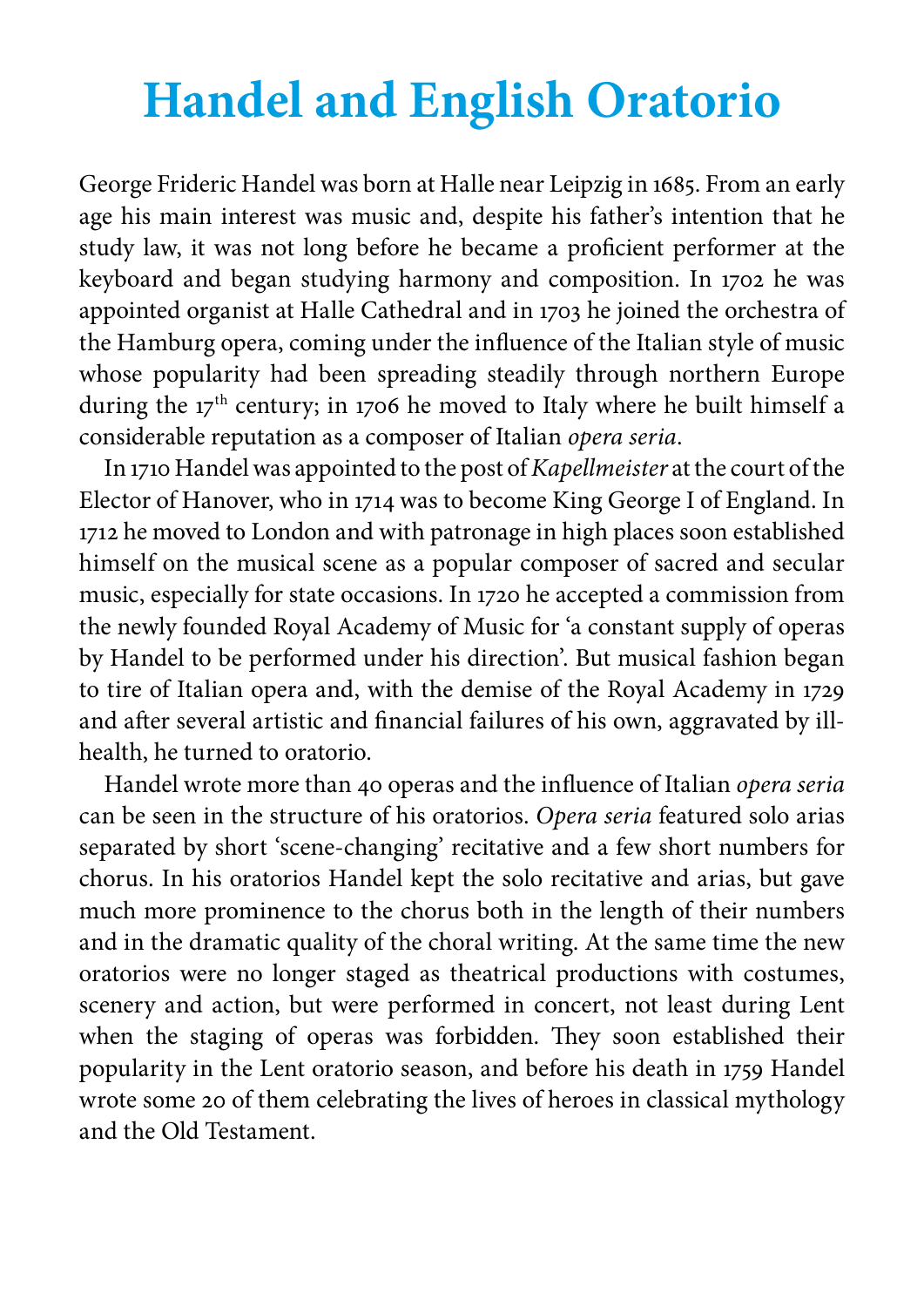#### *Messiah*

*Messiah* was first performed in Dublin in April 1742 and was received with instant acclaim. But its first performance in London in March of the following year was not met with the same enthusiasm, perhaps because it was performed during Lent and in a theatre, a venue considered unsuitable for a work whose subject was central to the Christian faith. However, Handel later revived it and in 1750 gave a performance in the chapel of the newly built Foundling Hospital of which he was a governor. (The *Hallelujah Chorus* closes the *Foundling Hospital Anthem* written for the formal opening in 1749.) From then on *Messiah* was performed annually at charity concerts and by the time of Handel's death its popularity was assured.

The score for the Dublin performance was written by Handel in only 24 days and for the later revivals he made changes to accommodate different singers and circumstances, for example re-writing two arias in 1750 for the Italian castrato Gaetano Guadagni and in 1751 using boy trebles from the Chapel Royal for the soprano arias and in the chorus. Thus he left no single definitive version of the work. The libretto was compiled by Charles Jennens, a Leicestershire country gentleman and patron of the arts, who worked with him on other oratorios and who did not hesitate to speak his mind: "[*Messiah*] is after all, in the main, a fine Composition, notwithstanding some weak parts, which he was too idle & obstinate to retouch, tho' I used great importunity to perswade him to it".

The text of *Messiah*, composed in three parts, is taken mainly from the Psalms, Isaiah, the Gospels, Paul's letters and Revelation, with the New Testament extracts interspersed among the Old Testament prophecies:

- **Part I** The prophecy of the coming of the Messiah, and what this may mean for mankind; the fore-telling of the virgin birth, the birth of the Messiah, and the appearance of the angels to the shepherds; he miracles to be performed by the Messiah.
- Part II The sacrificial and redemptive role of the Messiah seen in his death, resurrection and ascension; the spread of the gospel, its rejection by the world, and the final triumph of the kingdom of God.
- Part III The victory of the Messiah over sin and death and his final glory as the sacrificial lamb.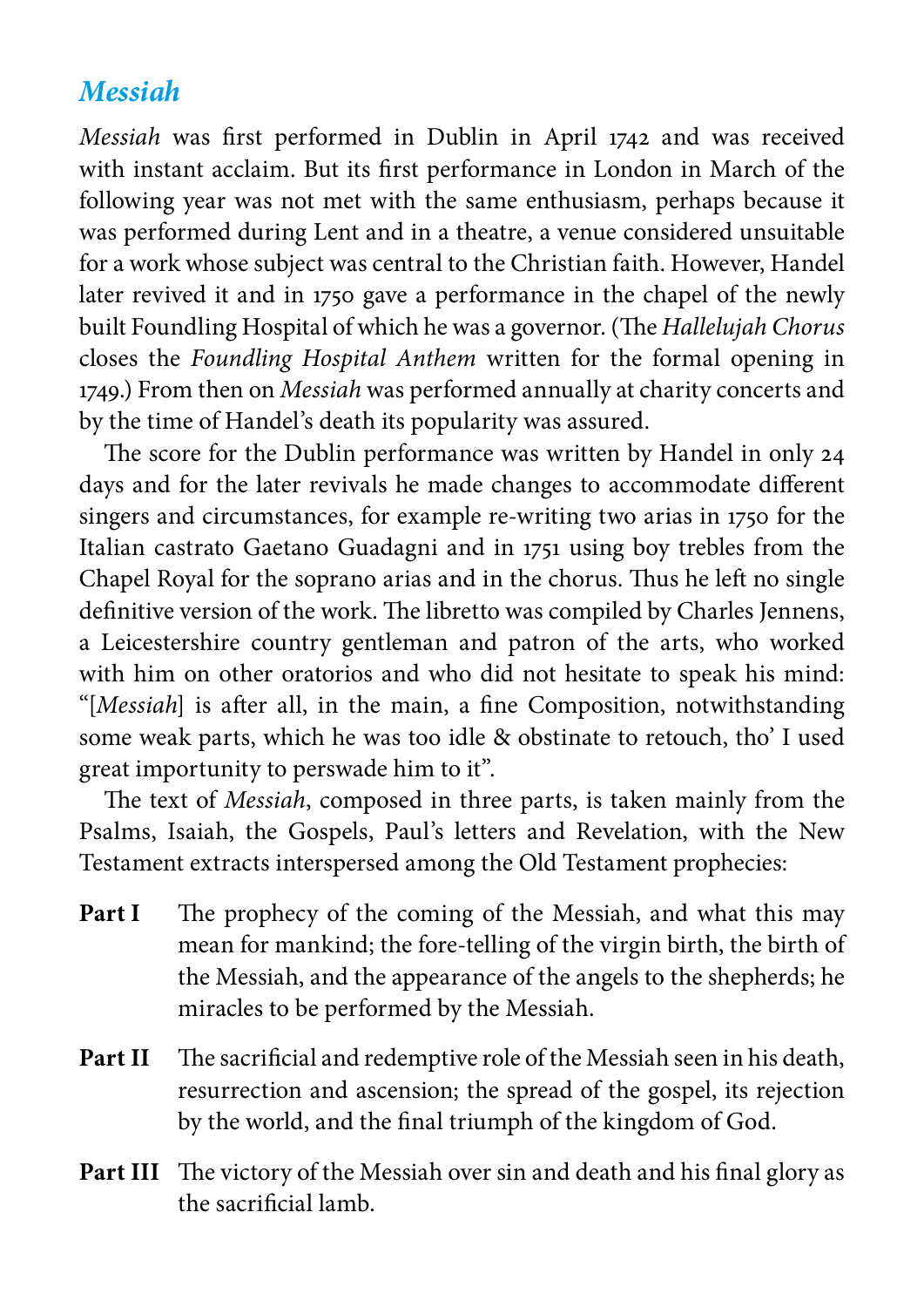For the early performances in Dublin and London Handel described the work as a 'Sacred Oratorio', and most of the performances under his direction were in concert halls rather than places of worship. The drama comes not from depiction of events in the life of Jesus, as his other oratorios depict events in the lives of their heroes, but rather through the choice and arrangement of the texts which provide a dramatic interpretation of the life of the New Testament Christ as the fulfilment of the Old Testament prophecies about the Messiah. The musical score emphasises the contrasting drama and the sense of the text. Moving easily between harmonic writing and counterpoint which at times is almost conversational in tone, it demands virtuoso singing from both soloists and chorus.

*Clive Williams*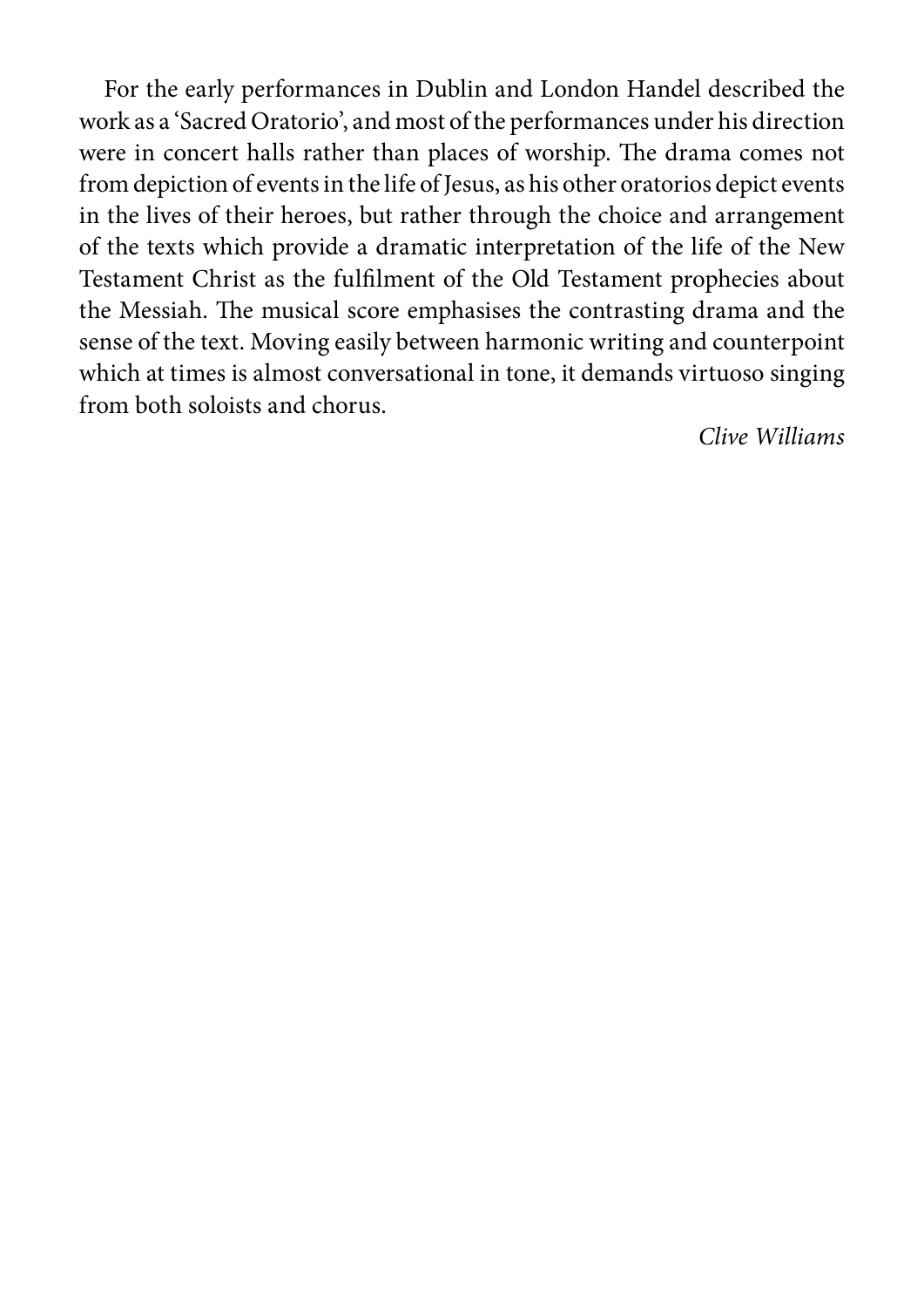# The Choir

### Sopranos

Jane Amies, Jan Archer, Gillian Atkinson, Judith Atkinson, Wendy Ball, Gillian Beattie, Jayne Bennett, Nicky Boughton, Felicity Butterfield, Victoria Cairns, Doreen Casey, Sue Cloke, Anne Deakin, Rosemary Dearden, Fiona Duxbury, Jackie Eatock-Taylor, Katharina Floss, Sue Gerhardt, Veronica Giles, Deirdre Gleeson, Birte Glimm, De Grant, Sandie Hardaker, Angela Hassall, Ana Henriques, Victoria Lee, Adrienne Lingard, Bea Longthorp, Victoria Mannion, Isidra McFarlane, Lucy Melville, Emily Newson, Ingrid Pederson, Moira Robinson, Julie Ross, Melissa Shorten, Rachel Smith, Enid Stoye, Lisa Temple, Rebecca Tudor, Rachel Turney, Penny Ward, Ailsa White, Julia Wigg, Beth Wooldridge and Valerie Worth.

#### Altos

Ruth Atherstone, Anita Bayne, Diane Benfield, Philippa Berry, Sue Bond, Vreni Booth, Emma Britton, Vicky Bullard, Rosie Butler, Diana Chandler, Gillian Chapman, Elizabeth Dale, Jo Eames, Lotti Ekert, Karin Eldredge, Katie Eyre, Felicity Feeny, Rosemary Foot, Jane Gordon-Cumming, Gerry Guinan, Barbara Harriss-White, Hilary Hullah, Alison Jones, Eleanor Joslin, Manda Joyce, Josephine King, Rosie Lodwick, Kate Lush, Monica Matthews, Elsa Morgan, Meg Movshon, Anne Murphy, Jo Poulton, Sally Prime, Melanie Rendell, Andy Rimmer, Catrin Roberts, Marion Robertson, Amanda Saville, Sue Shaw, Jean Smith, Jill Southam, Jane Stockton, Gay Sypel, Frances Thomas, Rachel Walmsley, Lynda Ware, Valerie Watt, Jackie Weaver and Jackie Wright.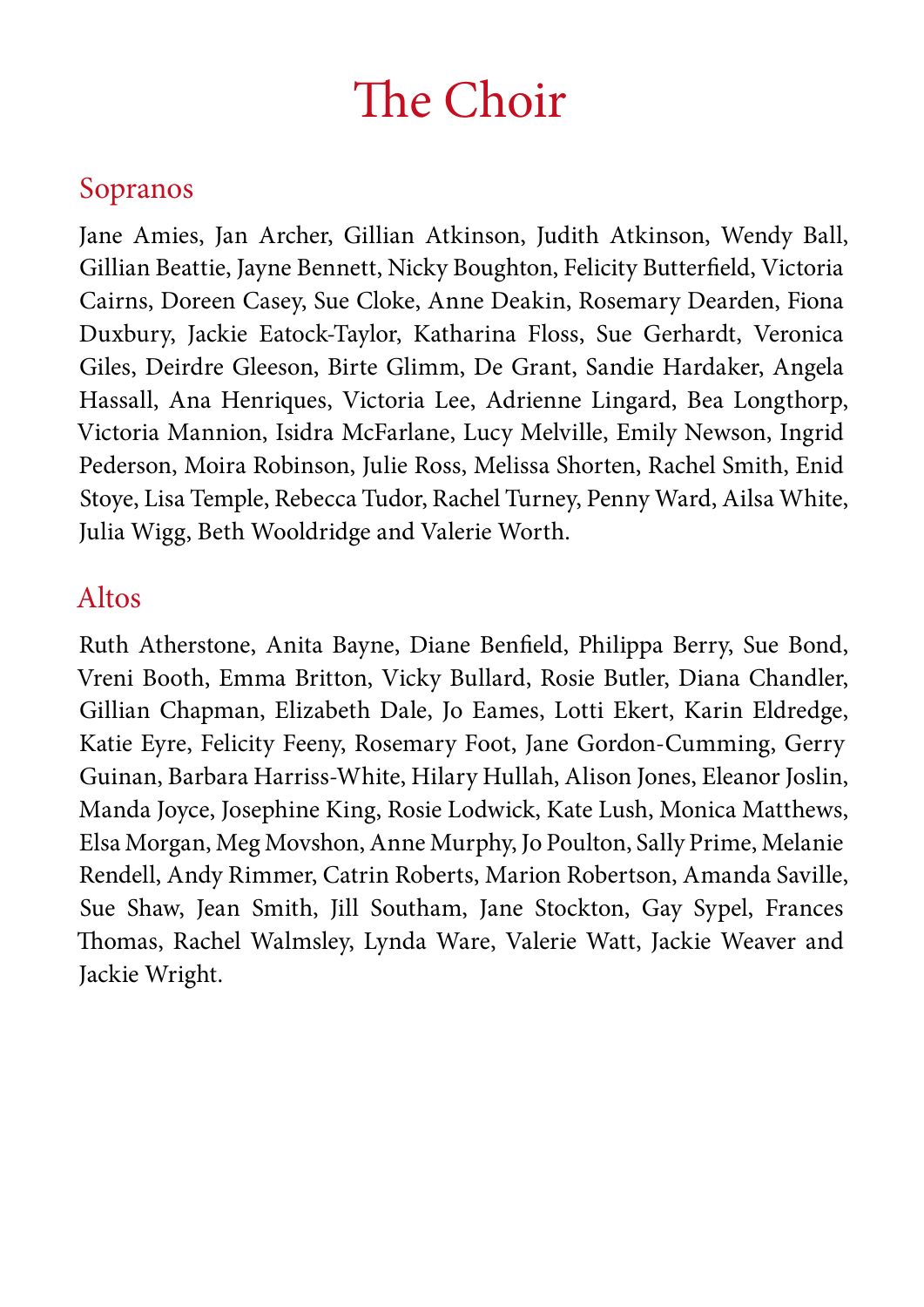### Tenors

Philip Booth, David Crispin, Charlie Crombie, Alastair Dent, Larry Eldredge, Hugo Everitt, Aeron Goldby, Colin Kilpatrick, Stuart McFarlane, Iain McLean, Emma Sadler, Roger Sears, Harrison Sykes and Colin Wells.

#### Basses

Hugh Atherstone, Duncan Bain, Christopher Ball, Martin Berry, Clive Booth, Andrew Crispus-Jones, Robert de Newtown, Jonathan Diggle, Ken Eames, Rodney Eatock Taylor, Stefan Gerrard, Nigel Hamilton, Oliver Jacobs, Simon Jones, Tom Kempton, David Lockwood, Tristan Marshall, John McLeod, Jean-Louis Metzger, Freddie Partridge, Wolfgang Ritter, Ron Stern, Edward Todd, Clive Williams, Martyn Wilson, Ed Woodall and Keith Young.



*The recently released Oxford Liedertafel CD "Paradise on Earth" featuring Stephen Burrows, Ben Alden and Duncan Saunderson, as well as James Bowman and Colin Dexter, can be purchased this evening.*